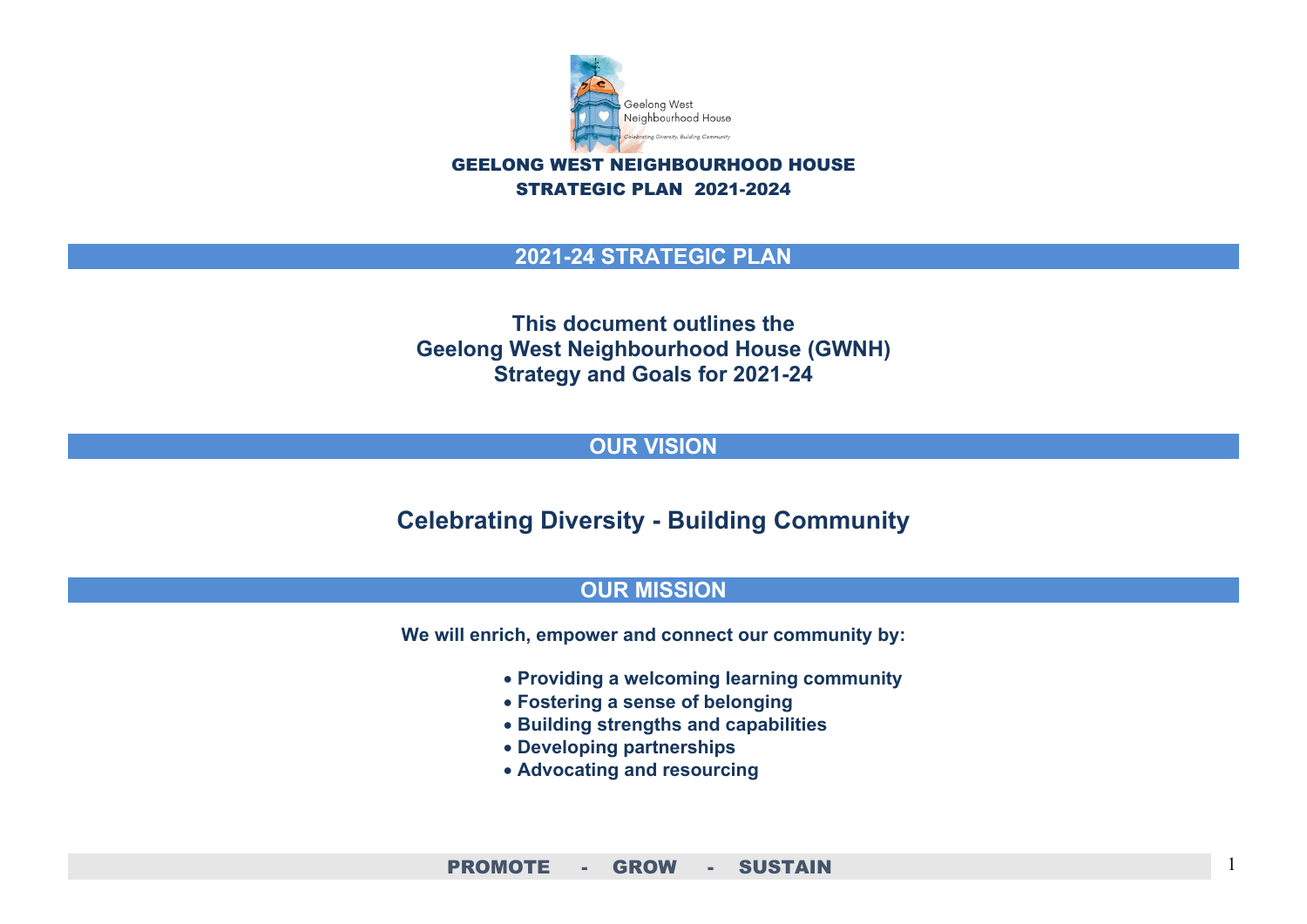

### GEELONG WEST NEIGHBOURHOOD HOUSE STRATEGIC PLAN 2021-2024 **2021-24 STRATEGY**

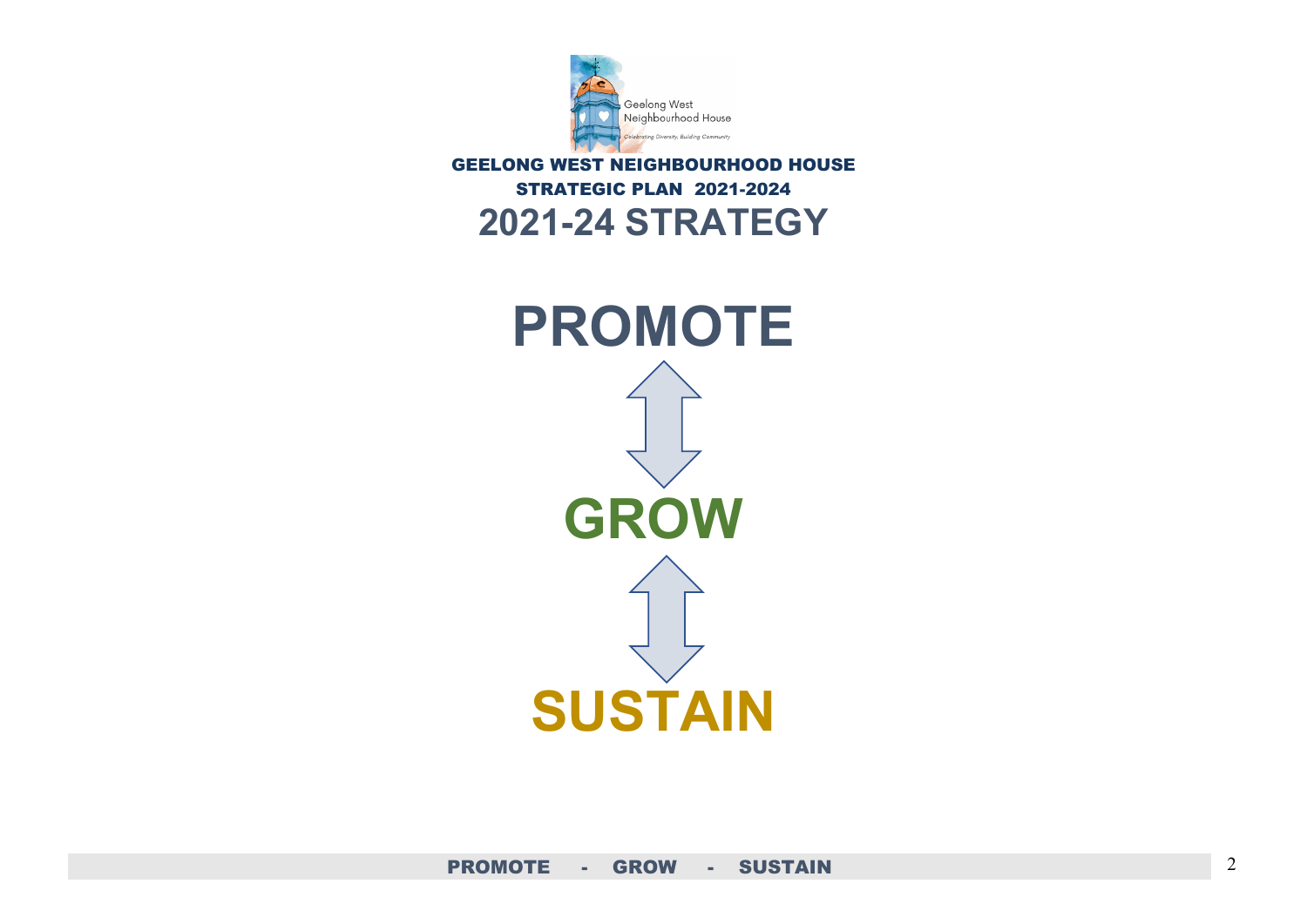

#### GEELONG WEST NEIGHBOURHOOD HOUSE STRATEGIC PLAN 2021-2024

#### **Strategy 2021-2024**

#### **STRATEGY 1: PROMOTE**

- **Develop advertising strategies which promote and connect with our community**
- **Initiate and seek clear display, signage and visual-promotion opportunities**
- **Provide consistent marketing and brand-recognition**
- **Develop metrics to measure the impact of advertising and promotion**

#### **STRATEGY 2: GROW**

- **Develop and implement new program formats across continuing, short-series and one-day/one-off programs**
- **Continue to develop systems and structures for GWNH operations**
- **Continue to develop partnerships and alliances within our Community and across partner Services**
- **Develop metrics to measure the impact new program implementation and new relationships/partnerships**

#### **STRATEGY 3: SUSTAIN**

- **Maintain clear Governance roles and responsibilities**
- **Initiate a process to sustain membership and patronage**
- **Initiate a process to develop infrastructure within the current hub-premises**
- **Initiate a process to ensure and secure continued funding**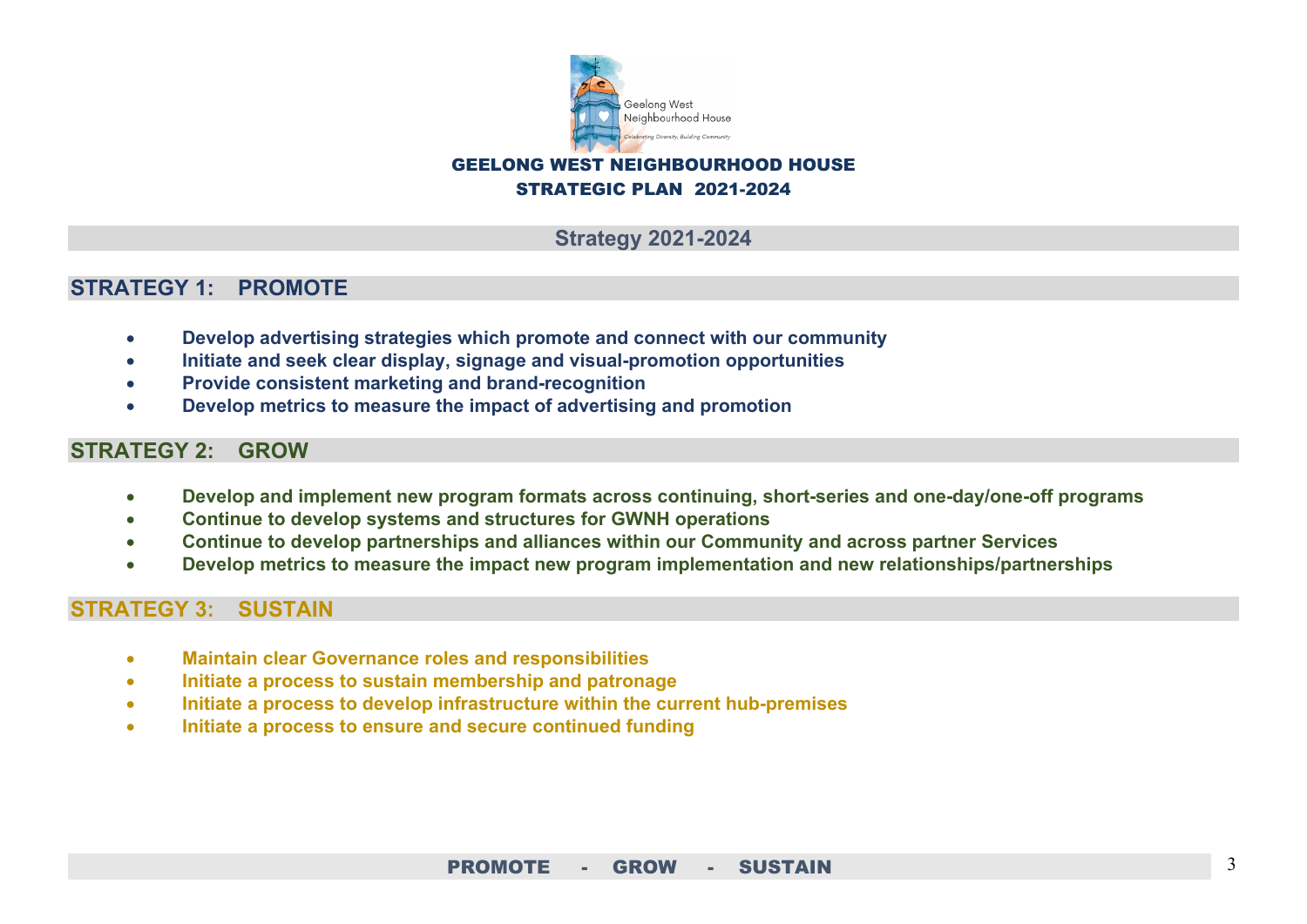## **Strategy 1 PROMOTE**

| <b>GOAL</b>                                                                                 | <b>ACTION</b>                                                                           |
|---------------------------------------------------------------------------------------------|-----------------------------------------------------------------------------------------|
| Develop advertising strategies which promote                                                | Establish most effective and cost-efficient models and                                  |
| $\bullet$                                                                                   | methods of advertising across a range of media and social                               |
| and connect with our community                                                              | media                                                                                   |
| Initiate and seek clear display, signage and<br>$\bullet$<br>visual-promotion opportunities | Establish procedures and protocols for advertising<br>Implement a new Web-Site for GWNH |
| <b>Provide consistent marketing and brand-</b>                                              | Identify sources of funding for marketing                                               |
| $\bullet$                                                                                   | $\bullet$                                                                               |
| recognition                                                                                 | Establish effective and efficient advertising networks                                  |
| Develop metrics to measure the impact of                                                    | Establish procedures and protocols to measure the impact                                |
| advertising and promotion                                                                   | and success of promotion                                                                |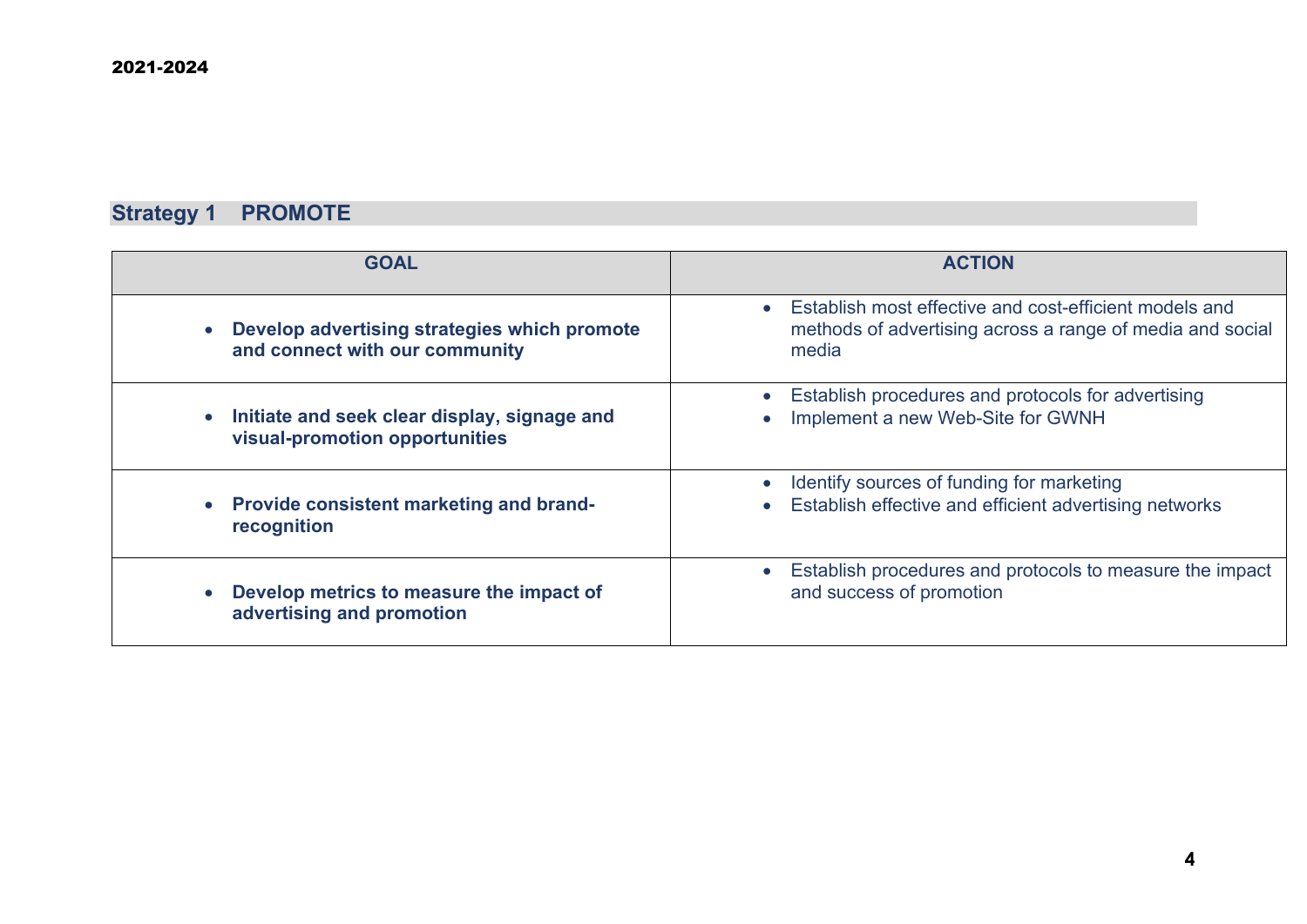#### 2021-2024

## **Strategy 2: GROW**

| <b>GOAL</b>                                                                                                   | <b>ACTION</b>                                                                                                                                                                                                                               |
|---------------------------------------------------------------------------------------------------------------|---------------------------------------------------------------------------------------------------------------------------------------------------------------------------------------------------------------------------------------------|
|                                                                                                               |                                                                                                                                                                                                                                             |
| Develop and implement new program formats<br>across continuing, short-series and one-<br>day/one-off programs | Identify new programs by topic, tutor and timing (time of<br>day, day of week and time of year)<br>Establish suitability/best-delivery format option<br>Trial and review new programs                                                       |
| Continue to develop systems and structures for<br><b>GWNH operations</b>                                      | Continue to develop the skill-set of GWNH Committee of<br><b>Management and Staff</b><br>Maintain and enhance Policy and Procedures systems<br>Maintain and review operating systems<br>Review and refresh this Strategic Plan by June 2024 |
| Continue to develop partnerships and alliances<br>within our Community and across partner<br><b>Services</b>  | Identify partnerships across the neighbourhood house and<br>community sector<br>Develop mechanisms to ensure enduring partnerships are<br>successful and effective relationships                                                            |
| Develop metrics to measure the impact new<br>program implementation and new<br>relationships/partnerships     | Establish procedures and protocols to measure the impact<br>and success of new programs and established<br>partnerships                                                                                                                     |